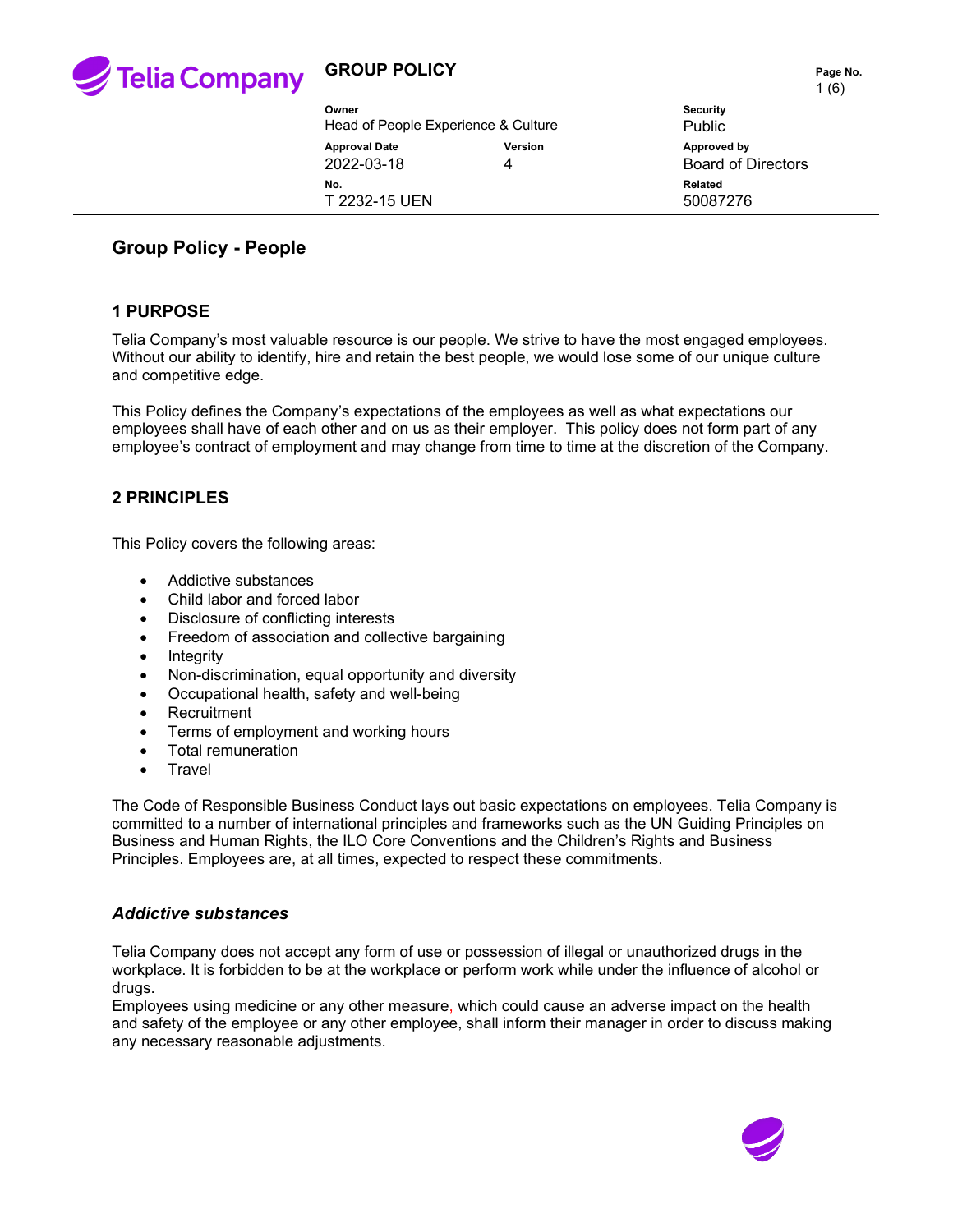

2 (6)

| Owner<br>Head of People Experience & Culture |                     | <b>Security</b><br><b>Public</b>         |
|----------------------------------------------|---------------------|------------------------------------------|
| <b>Approval Date</b><br>2022-03-18           | <b>Version</b><br>4 | Approved by<br><b>Board of Directors</b> |
| No.<br>T 2232-15 UEN                         |                     | Related<br>50087276                      |
|                                              |                     |                                          |

Alcohol in connection with workplace events, business trips and representation shall be consumed with restraint and sound judgment. Employees shall not operate vehicles under the influence of alcohol or drugs.

To maintain a smoke-free work environment, smoking is allowed only in designated areas.

#### *Child labor and forced labor*

Child labor is not accepted in any of Telia Company's operations or at our suppliers or sub-suppliers. Under no circumstance will we employ anyone below the age of 15 (or the country's legal minimum age, if over 15). Young employees ages 15-18 shall be shown extra consideration. Government-authorized job trainings or apprenticeship programs that are clearly beneficial to the participating individuals may be exceptions to the above.

Forced labor is not accepted in any of Telia Company's operations or at our suppliers or sub-suppliers. Employees are never required to deposit identity papers at the start of or during employment. Employees are free to leave their employment after a notice period, as required by law and contract.

#### *Disclosure of conflicting interests*

Employees shall not be involved in outside employment or business interests in potential or actual conflict with Telia Company's business unless agreed between the employee and the company. Employees facing a potential or actual conflict of interest situation shall discontinue it.

Employees shall disclose in writing, through their managers or provided processes and tools, details of any conflict of interest, which might affect their impartiality in carrying out their duties as soon as it becomes apparent. This includes:

- Any interest, shareholding or possible conflict of interest in a company or organization with which Telia Company has a business relation.
- Any outside employment or business interests in conflict or potentially in conflict with Telia Company's business.
- Any interest of an employee's immediate family which could result in a conflict of interest.

#### *Freedom of association and collective bargaining*

Employees have the right to form or join associations of their own choice concerning the relationship between the employer and the employees, and to collective bargaining. We do not accept any discrimination or disciplinary actions, which is based on an employee's choice to peacefully and lawfully organize or join an association. Employees are forbidden to use intimidations of any kind to obstruct other employees' right to freedom of association.

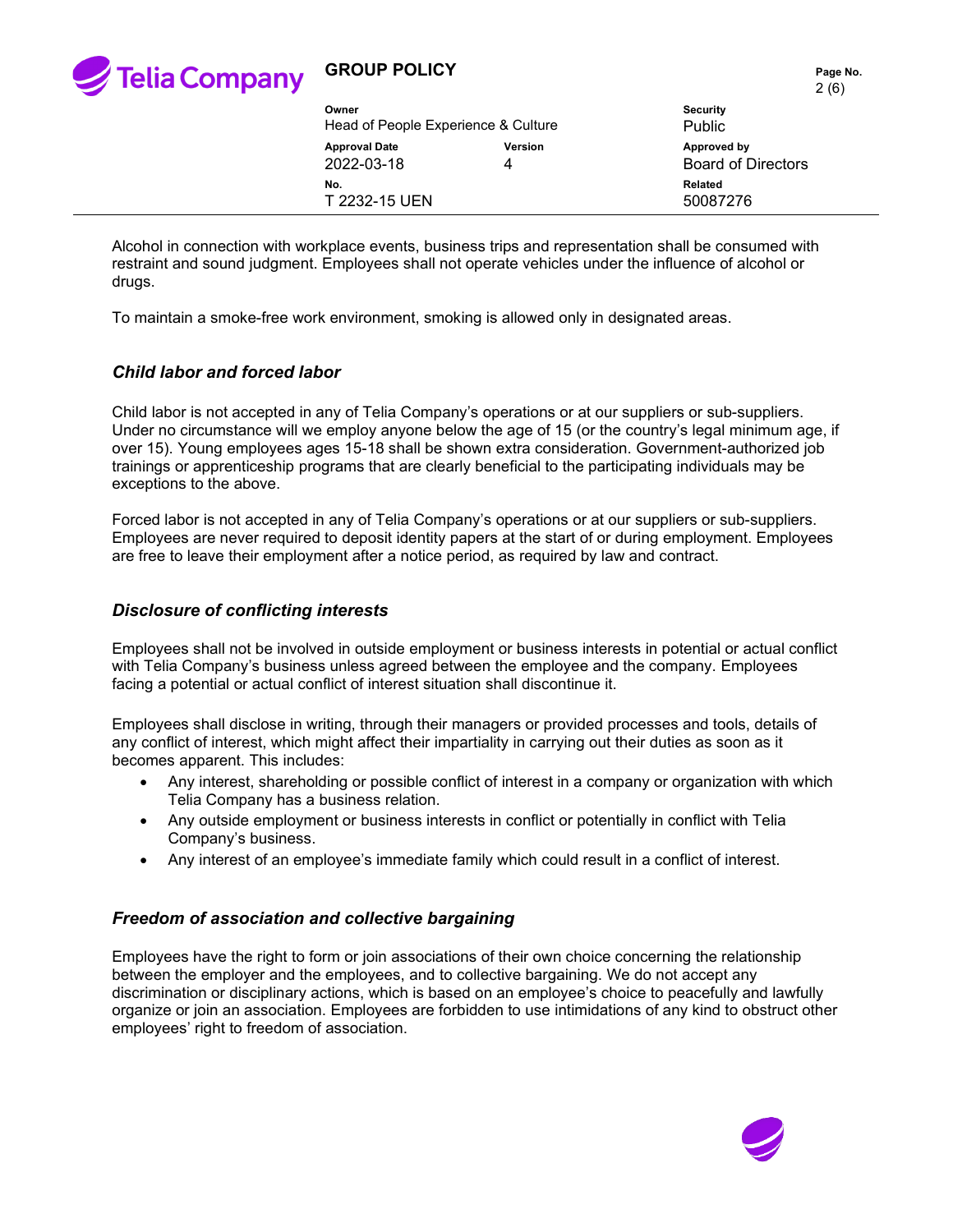

3 (6)

|                     | $\sim$ 197                                           |
|---------------------|------------------------------------------------------|
|                     | <b>Security</b>                                      |
|                     | Public                                               |
| <b>Version</b><br>4 | Approved by<br><b>Board of Directors</b>             |
|                     | Related<br>50087276                                  |
|                     | Head of People Experience & Culture<br>T 2232-15 UEN |

### *Integrity*

Employees shall act in a manner, which is appropriate to their position in the organization. They shall not act in a manner, which could disrepute Telia Company. Employees shall personally not be engaged in any illegal or criminal activities (inside or outside working hours).

#### *Non-discrimination, equal opportunity and diversity*

Telia Company promotes a culture of diversity and equal opportunity based on competence, experience and performance. All employees shall treat one another with respect, dignity and common courtesy. No employee shall be treated differently because of their gender, gender identity or expression, ethnicity, religion, age, disability, sexual orientation, nationality, political opinion, union affiliation, social background and/or other characteristics protected by applicable law. As part of our commitment to a diverse and inclusive workplace, we have zero tolerance against discrimination, victimization, harassment and bullying.

#### *Occupational health, safety and well-being*

Telia Company's health and well-being approach is built on **promoting** good health and safe work conditions, **preventing** occupational risks and ill health, and rapidly **reacting** to injuries and unsafe conditions. This applies to both physical and psycho-social work aspects. We believe that accidents, incidents, injuries, work-related illnesses and unsafe acts and conditions are preventable. The objective is to make the health, safety and wellbeing culture part of all Telia Company employees' everyday work and to achieve compliance with this Policy in the company and, through the commitments and actions of our local suppliers, to affect the conditions in the country as a whole.

Our approach is based on ISO45001 compliance. We work for continuous improvement of workplace safety by eliminating hazards, preventing risks and reacting to conditions of ill-health and carrying out measures to promote health and well-being. We comply with relevant legislation and other requirements and require the same from our suppliers.

A healthy and safe work environment is the responsibility of everybody. Employees have a personal responsibility for their own health and are expected to contribute to a safe working environment. They are empowered to report or halt unsafe situations and make improvement proposals. Employees shall be aware of the safety standards and enforce them in the workplace. This includes completing provided training, reviewing communications and guidelines and ensuring that rules are followed. Managers at all levels have a particular responsibility for employee health and wellbeing at the workplace.

Health, safety and well-being activities are carried out locally based on this Policy and its related instructions.

Detailed guidance can be found in the Group Instruction - Occupational health, safety and well-being.

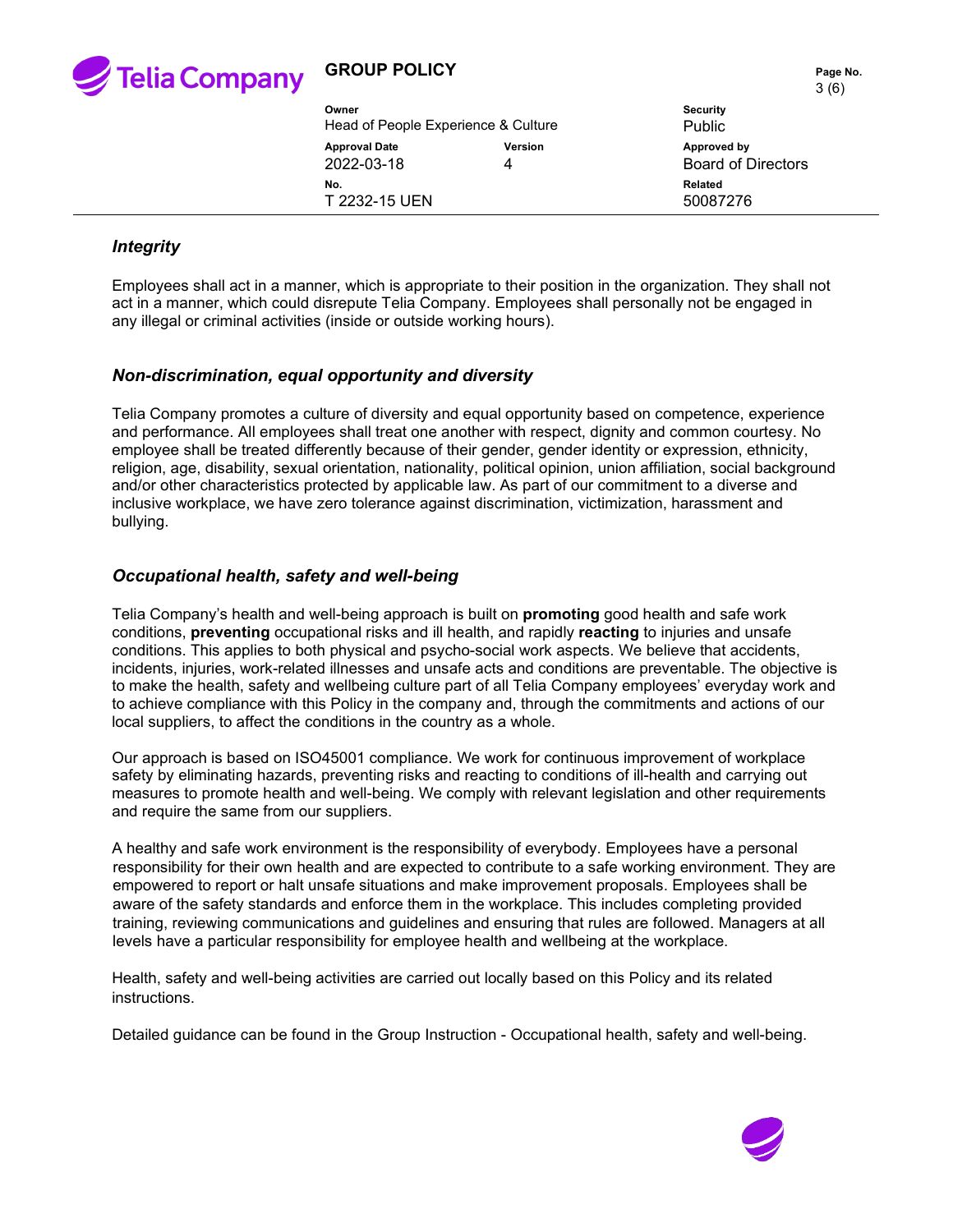

 $(6)$ 

|                                     |         | $\cdots$                  |  |
|-------------------------------------|---------|---------------------------|--|
| Owner                               |         | <b>Security</b>           |  |
| Head of People Experience & Culture |         | <b>Public</b>             |  |
| <b>Approval Date</b>                | Version | Approved by               |  |
| 2022-03-18                          | 4       | <b>Board of Directors</b> |  |
| No.                                 |         | Related                   |  |
| T 2232-15 UEN                       |         | 50087276                  |  |
|                                     |         |                           |  |

#### *Recruitment*

Recruitments are an important investment for business success and for our employer brand. Our values Dare, Care and Simplify guide us how to act and behave in our daily work and we focus on attracting present and future employees who are experienced, competent and recognize themselves in our values. In addition, we want to attract and retain talents with a drive, in order to constantly improve and deliver the best value for Telia Company and our stakeholders.

The right competence, diversity and equal opportunity are all equally important factors when we recruit, both internally and externally. Recruitments are based on business needs and we care for respect for the individual no matter of age, gender, marital or parental status, color, religion, race, ethnicity, nationality, handicap, sexual orientation or political opinion. Selection processes are fair and based on objective and transparent criteria and include proper feedback to all applicants. Employees and potential future employees are offered equal access to the Telia Company Job market where we present job opportunities.

Detailed guidance can be found in the Group Instruction - Recruitment.

#### *Terms of employment and working hours*

Telia Company provides working conditions, which comply with local statutory requirements and collective bargaining agreements. Employees have the right to written contracts, in a language that they can easily understand, specifying their terms of employment.

Telia Company follows national legislation and collective bargaining agreements on working hours. We respect the employees' right to leisure time and a work-life balance.

#### *Total remuneration*

Remuneration is based on fairness and non-discrimination and regularly reviewed to ensure these principles.

Employees shall have clearly available and understandable information on their salary and benefits. Employees are provided understandable information in written about their employment conditions regarding salaries before they enter employment. Employees are provided details of their salaries for the given pay period each time they are paid.

Detailed guidance can be found in the Group Policy - Remuneration.

#### *Travel*

Business travel shall be conducted in the most reasonable, safe, cost-effective and environmentally friendly manner.

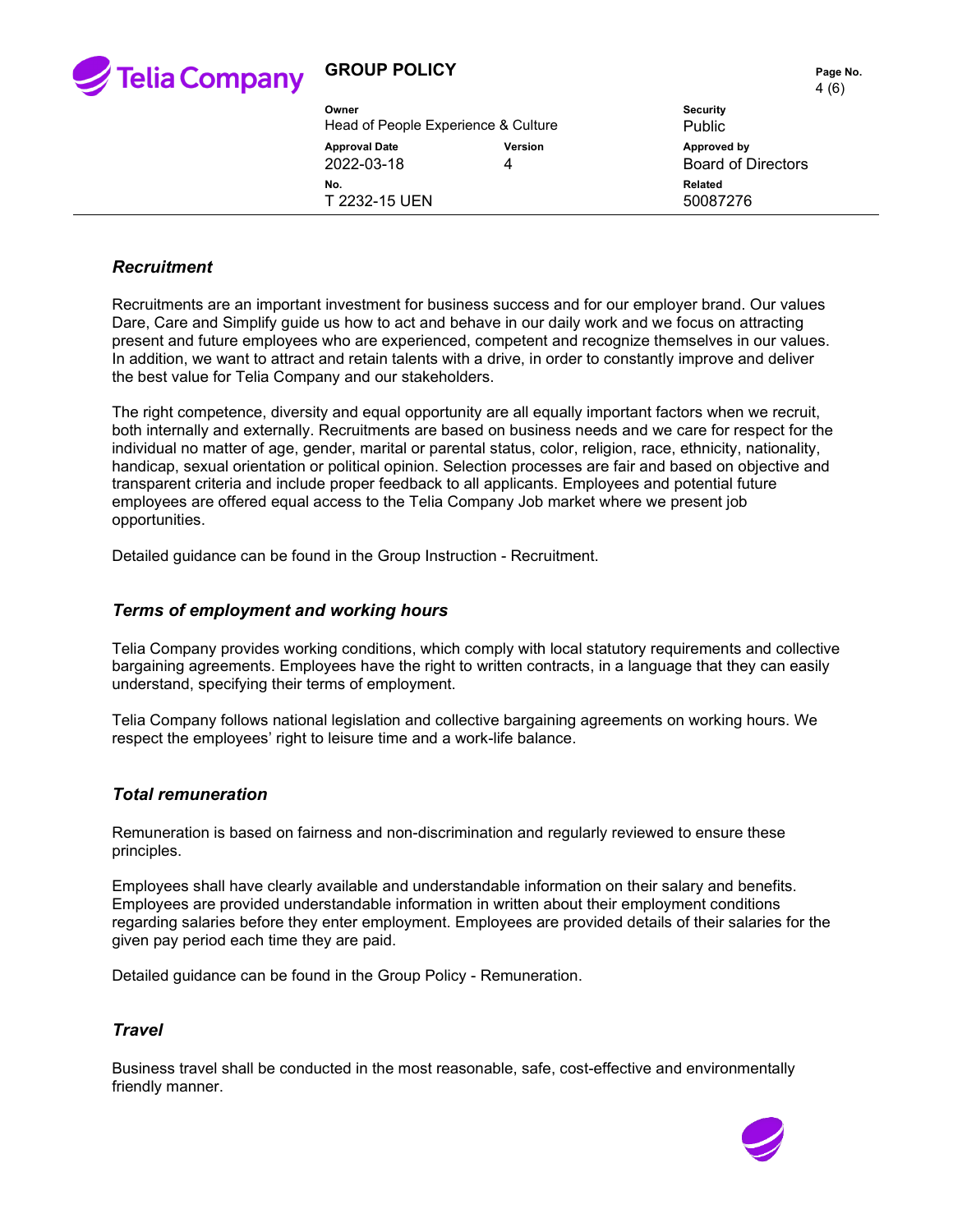

## **GROUP POLICY** Page No.

|                                     |                | 5(6)                      |
|-------------------------------------|----------------|---------------------------|
| Owner                               |                | <b>Security</b>           |
| Head of People Experience & Culture |                | <b>Public</b>             |
| <b>Approval Date</b>                | <b>Version</b> | Approved by               |
| 2022-03-18                          | 4              | <b>Board of Directors</b> |
| No.<br>T 2232-15 UEN                |                | Related<br>50087276       |

Detailed guidance can be found in the Group Instruction - Travel and Expenses.

These principles apply to the extent that they do not place Telia Company in violation of domestic laws and regulations.

### **3 ROLES AND RESPONSIBILITIES**

This Group Policy applies to Telia Company AB and its Subsidiaries<sup>[1](#page-4-0)</sup> and Joint Operations<sup>[2](#page-4-1)</sup> as their own binding policy to all directors, members of the boards, officers and employees. In addition, Telia Company works towards promoting and adopting this Policy's principles and objectives in other associated companies where Telia Company does not have control but has significant influence.

Each Group Executive reporting to the CEO of Telia Company is responsible for ensuring that this Group Policy is duly communicated and implemented, and that the employees within his/her area of responsibility are familiar with and follow this Group Policy.

Each country CEO is responsible for ensuring that all relevant entities within the CEO's geographic location has adopted and implemented this Group Policy.

### **4 BREACHES AGAINST THE POLICY**

Any Telia Company employee who suspects violations of the Code of Responsible Business Conduct or this Group Policy must speak up and raise the issue primarily to their line manager, and secondly to the Human Resources department, to Group Governance, Risk and Compliance, or through the Speak-Up Line. The Speak-Up Line is available on Telia Company's internal and external webpages.

Telia Company expressly forbids any form of retaliation for people who speak up. For specific requirements, please see our Group Instruction – Speak Up and Non-Retaliation.

Violations against this Group Policy can lead to disciplinary action, up to and including termination.

#### **5 TARGET GROUP**

All employees and managers.

### **6 EXEMPTIONS**

A Subsidiary-specific corresponding policy shall be compliant with this Group Policy while adapting to the concerned business activities, local laws, local circumstances and language. If a deviation or exemption from this Group Policy is deemed necessary, the Country CEO shall escalate the matter to the Group General Counsel.

<span id="page-4-1"></span> $2$  The joint operations over which Telia Company AB has joint control and management responsibility.



<span id="page-4-0"></span> $<sup>1</sup>$  All entities over which Telia Company AB has majority control.</sup>